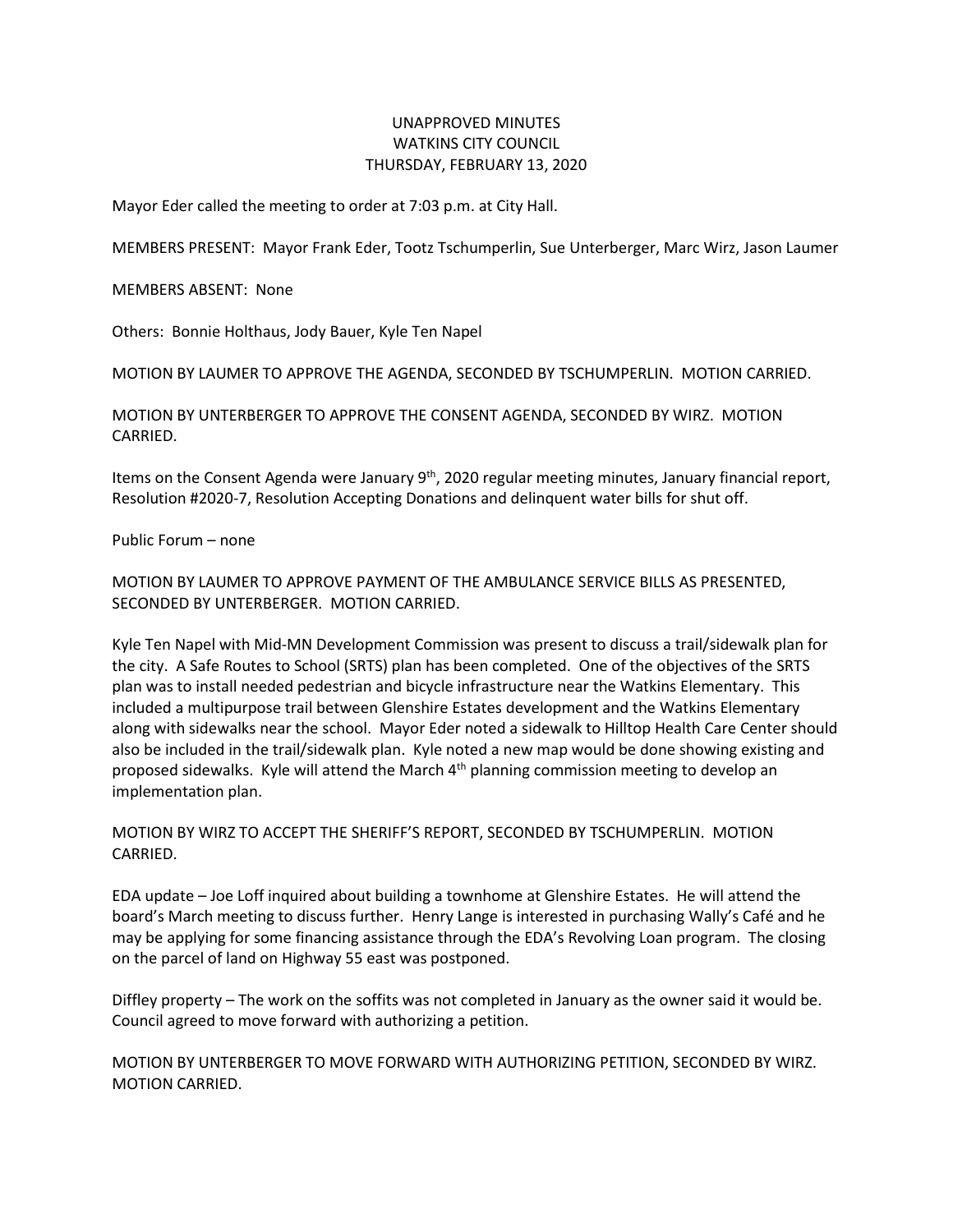Council agreed not to hold a clean-up day this year as prior years have had a very low turnout.

At the annual fire protection meeting held February  $12<sup>th</sup>$ , the fire district approved an increase to the Relief Association's per man year retirement from \$1,400 to \$1,550.

MOTION BY LAUMER TO APPROVE THE RELIEF ASSOCIATION PER MAN INCREASE FROM \$1,400.00 TO \$1,550.00, SECONDED BY TSCHUMPERLIN. MOTION CARRIED.

At the annual fire protection meeting, there was discussion on changing the method for computing each district's share of expenses. Council discussed but no action was taken.

Fiber optic internet options were discussed. Both Arvig and Meeker Cooperative are offering fiber optic. Council agreed there wasn't a need for the TV at City Hall to be hooked up to Wi-Fi. After discussion, council decided to stay with Arvig and go with the fiber optic at City Hall, Fire Hall and pool.

MOTION BY WIRZ TO STAY WITH ARVIG AND GO WITH THE FIBER OPTIC, SECONDED BY TSCHUMPERLIN. MOTION CARRIED.

A letter of understanding between the city, EDA and Meeker Leased Housing LLC was reviewed regarding payment of hook-up fees at the proposed apartment building site. The hook-up fee would be \$5,583. Any additional work needed to hook-up to services would be part of the project costs.

MOTION BY LAUMER TO APPROVE THE LETTER OF UNDERSTANDING, SECONDED BY UNTERBERGER. MOTION CARRIED.

The annual Board of Appeal and Equalization will be Thursday, April 9th at 6:30 to 7 p.m. Council meeting will follow.

Meeker County is holding a geologic atlas workshop February  $20<sup>th</sup>$  from 2-5 p.m. Anyone interested in attending should RSVP to Meeker County Planning & Zoning.

Kramer noted city staff will be working the election on March 3<sup>rd</sup> so City Hall will be closed that day.

Kramer noted the 2020 Census will not be mailing Census questionnaires to PO boxes and asked if the city wanted to reach out to those residents to notify them how to participate. After discussion, council agreed to send a mailing to all PO Box addresses in the city to notify of the upcoming Census and how to participate.

MOTION BY WIRZ TO SEND A NOTICE TO ALL RESIDENTS WITH A PO BOX, SECONDED BY LAUMER. MOTION CARRIED.

The Public Works Department requested approval to purchase a utility locator for locating water and sewer lines. The cost is \$4,346 plus s/h.

MOTION BY WIRZ TO APPROVE THE PURCHASE OF THE UTILITY LOCATOR, SECONDED BY LAUMER. MOTION CARRIED.